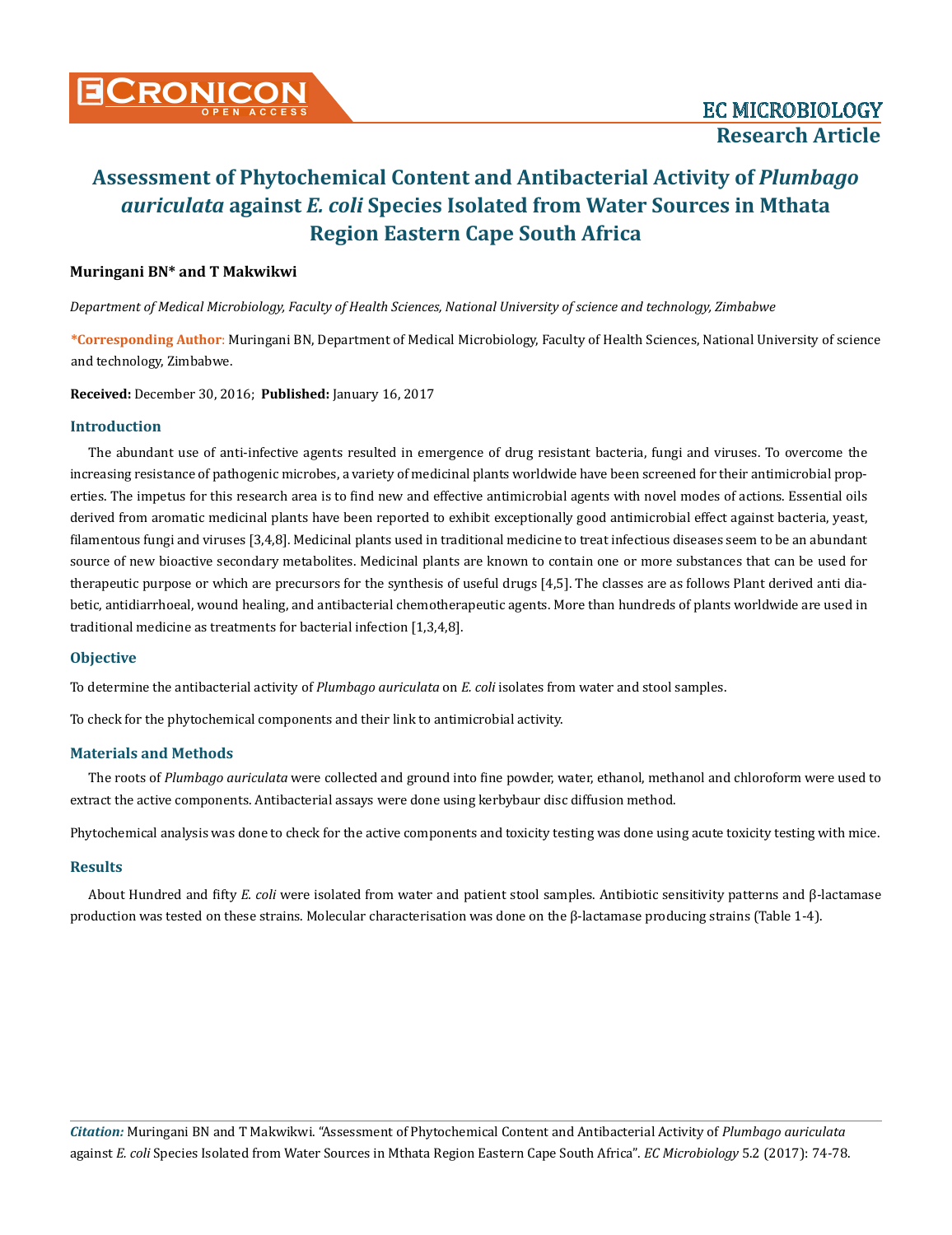| <b>Antimicrobial Agents</b> | <b>Water isolates</b> | <b>Stool isolates</b> |  |
|-----------------------------|-----------------------|-----------------------|--|
|                             | $N = 62$              | $N = 30$              |  |
| Ampicillin                  | 36                    | 5                     |  |
| Gentamicin                  | 62                    | 30                    |  |
| Ciprofloxacin               | 62                    | 30                    |  |
| Imipenem                    | 62                    | 30                    |  |
| Nalidixic acid              | 38                    | 10                    |  |
| Sulfametoxazol-trimetoprim  | 33                    | 20                    |  |
| Tetracycline                | 27                    | 15                    |  |
| Ciphalothin                 | 51                    | 20                    |  |
| Amikacin                    | 62                    | 10                    |  |
| Aztreonam                   | 62                    | 30                    |  |
| Cefotaxime                  | 62                    | 30                    |  |

*Table 1: Comparison of Susceptibility profiles of E. coli from water and stool.*

| Antimicrobials in mg/L |           |            |            |            |            |           |
|------------------------|-----------|------------|------------|------------|------------|-----------|
| <b>Isolates</b>        | Amp       | <b>CET</b> | <b>CTX</b> | <b>ATM</b> | <b>NAL</b> | <b>TC</b> |
| E. coli 1w             | 32        | 64         | 128        | 8          | $\geq$ 32  | $\geq 16$ |
| E. coli 2w             | 32        | 64         | 64         | 8          | $\geq$ 32  | $\geq 16$ |
| E. coli 3h             | 64        | 64         | 64         | 8          | $\geq$ 32  | $\geq 16$ |
| E. coli 4w             | 64        | 64         | 64         | 8          | 64         | $\geq 16$ |
| E. coli 5w             | $\geq$ 32 | 64         | 32         | 4          | 16         | 8         |
| E. coli 6h             | 128       | 128        | 128        | 16         | 64         | 64        |
| E. coli 7h             | $\geq$ 32 | 64         | <64        | 4          | 16         | 8         |
| E. coli 8h             | 64        | 128        | 128        | 16         | $\geq$ 32  | 32        |
| E. coli 9h             | 64        | 128        | 128        | 16         | $\geq$ 32  | 32        |
| E. coli 10w            | > 32      | 64         | 64         | 4          | 16         | 8         |
| E. coli ATCC25922      | > 32      | 64         | 64         | 4          | $\geq$ 32  | $\geq 16$ |

*Table 2: Minimal inhibitory concentrations in TSB of selected antimicrobials against E. coli isolates.*

*W: Water; h: Human Amp: Ampicillin; CET: Cephalothin; CTX: Cefotaxime; NAL: Nalidixicacid; TC: Tetracycline; ATM: Aztreonam*

| <b>Water sources</b> | $\beta$ Lactamase positive E. coli | $\beta$ Lactamase negative E. coli |
|----------------------|------------------------------------|------------------------------------|
| Stool sources        | 30%                                | 70%                                |
| Water sources        | 60%                                | 40%                                |

*Table 3: ESβL/β Lactamase of bacterial isolates from human and environmental sources and antibiograms.*

*Citation:* Muringani BN and T Makwikwi. "Assessment of Phytochemical Content and Antibacterial Activity of *Plumbago auriculata*  against *E. coli* Species Isolated from Water Sources in Mthata Region Eastern Cape South Africa". *EC Microbiology* 5.2 (2017): 74-78.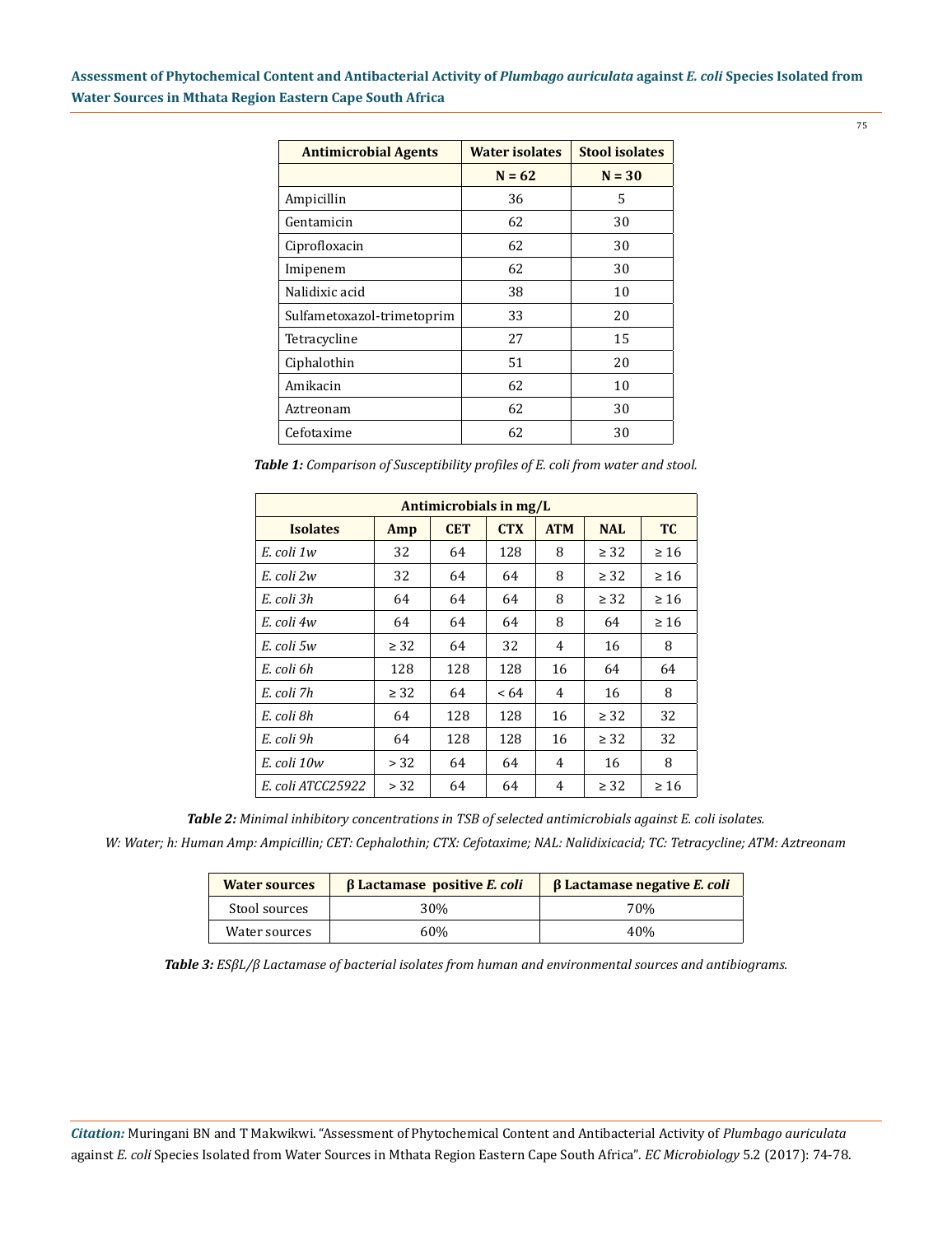| E. coli isolates  | Number of tested | <b>PCR</b> products |            |            |            |          |
|-------------------|------------------|---------------------|------------|------------|------------|----------|
|                   | <b>isolates</b>  | <b>CTX-M</b>        | <b>SHV</b> | <b>TEM</b> | <b>OXA</b> | negative |
| Water isolates    | 65               | 18                  | 18         | 12         |            | 17       |
| Clinical Isolates | 35               | 11                  | 4          | 4          |            | 16       |
| Total isolates    | 100              | 29                  | 22         | 16         |            | 33       |

*Table 4: Distribution of TEM, SHV, OXA and CTX-M ESBL types among 100 isolates of E. coli.*

Ten organisms which presented with the CTX resistant genes were then used to screen for the activity of the *Plumbago auriculata* plant extract.

The extracts were from Ethanol, water, chloroform and acetone.

Zones of inhibition are as presented in Table 5.

|                  | Zone of inhibition in mm |              |               |               |              |            |
|------------------|--------------------------|--------------|---------------|---------------|--------------|------------|
|                  | <b>Extracts Conc.</b>    | $\mathbf{C}$ | A             | E             | <b>AQ</b>    | Amikacin   |
| <b>Pathogens</b> | $\ln \mu$ g              |              |               |               |              | $30 \mu g$ |
| E. coli          | 20                       | nil          | nil           | $4 \pm 0.02$  | nil          |            |
|                  | 40                       | nil          | nil           | $7 \pm 0.01$  | nil          |            |
| patient          | 60                       | nil          | nil           | $8 \pm 0.02$  | nil          |            |
|                  | 80                       | nil          | nil           | $11 \pm 0.01$ | $3 \pm 0.01$ | 15         |
|                  | 100                      | nil          | nil           | $13 \pm 0.02$ | $4 \pm 0.01$ |            |
|                  | 20                       | $1 \pm 0.02$ | $2 \pm 0.02$  | $4 \pm 0.01$  | nil          |            |
|                  | 40                       | $2 \pm 0.01$ | $4 \pm 0.01$  | $6 \pm 0.01$  | nil          |            |
| E.coli           | 60                       | $4 \pm 0.02$ | $5 \pm 0.01$  | $7 \pm 0.02$  | $1 \pm 0.01$ |            |
| water            | 80                       | $6 \pm 0.02$ | $7 \pm 0.02$  | $13 \pm 0.01$ | $4 \pm 0.01$ | 20         |
|                  | 100                      | $8 \pm 0.01$ | $10 \pm 0.01$ | $16 \pm 0.01$ | $6 \pm 0.01$ |            |
|                  | 20                       | $4 \pm 0.02$ | $4 \pm 0.01$  | $10 \pm 0.02$ | nil          |            |
|                  | 40                       | $6 \pm 0.01$ | $6 \pm 0.02$  | $13 \pm 0.01$ | nil          |            |
|                  | 60                       | $7 \pm 0.02$ | $7 \pm 0.01$  | $14 \pm 0.01$ | $3 \pm 0.01$ |            |
| E.coli control   | 80                       | $8 \pm 0.01$ | $9 \pm 0.01$  | $16 \pm 0.02$ | $4 \pm 0.01$ | 11         |
| strain           | 100                      | $9 \pm 0.02$ | $12 \pm 0.02$ | $18 \pm 0.01$ | $6 \pm 0.01$ |            |

*C: Chloroform; A: Acetone; E: Ethanol and AQ: Water Table 5: Antibacterial activity of Plumbago auriculata.*

The Ethanolic extracts demonstrated maximum zone of inhibition (18mm). The extract was active against all the examined strains of *E. coli*. The significant antibacterial activity was observed more in ethanolic extacts compared to other tested extracts of *P. auriculata* Ethanolic (100%), acetone (48%), Chloroform (34%), and water (31%).

The MIC for the plant was 20mg/L as shown in Table 6.

*Citation:* Muringani BN and T Makwikwi. "Assessment of Phytochemical Content and Antibacterial Activity of *Plumbago auriculata*  against *E. coli* Species Isolated from Water Sources in Mthata Region Eastern Cape South Africa". *EC Microbiology* 5.2 (2017): 74-78.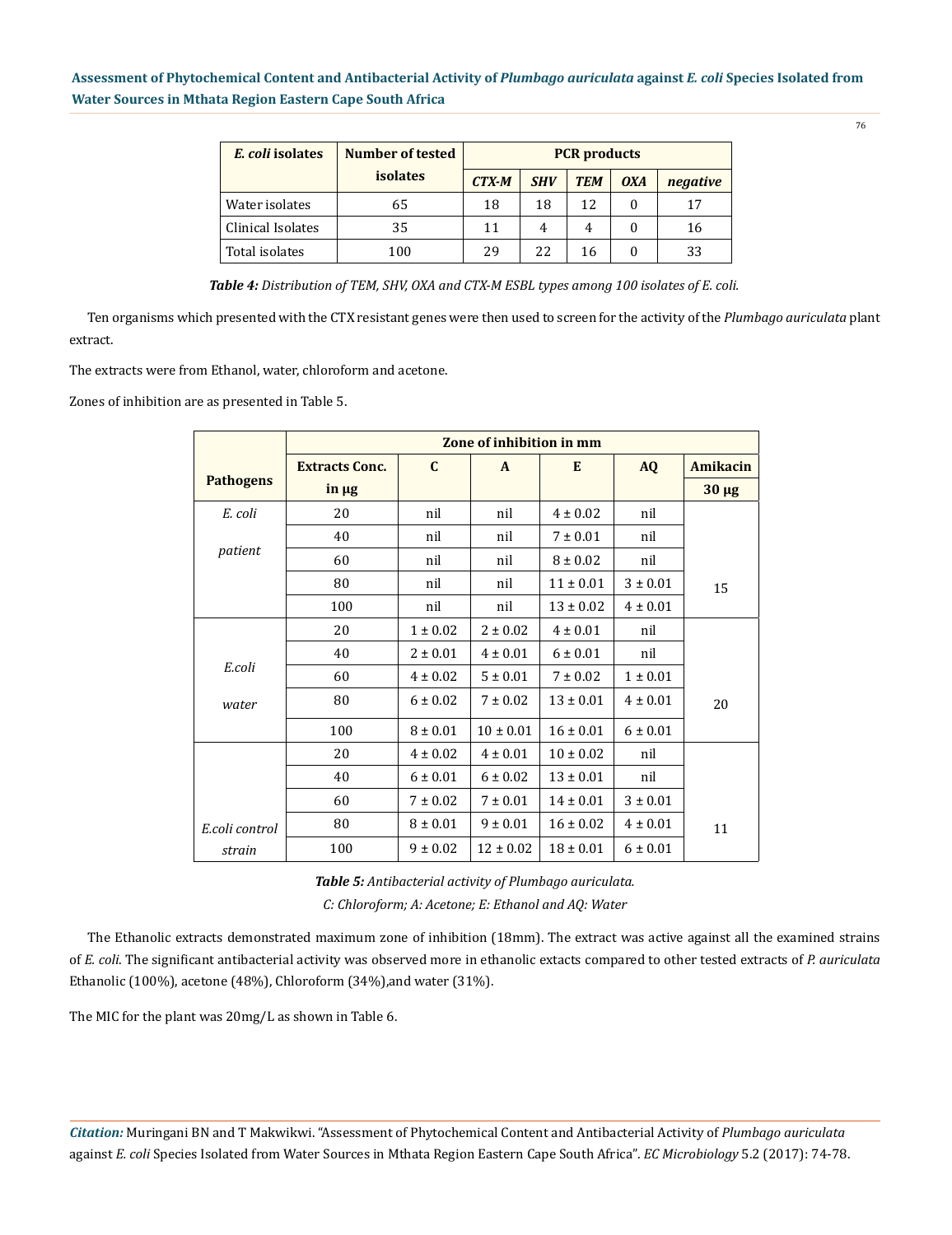|                                       | <b>MIC</b> assay     |                      |                 |  |
|---------------------------------------|----------------------|----------------------|-----------------|--|
| <b>Plant extraction</b>               | <b>MIC</b>           |                      |                 |  |
|                                       | E. coli stool strain | E. coli water strain | E. coli control |  |
| P. auriculata (water)                 |                      | $10^{-2}$ (20mg/ml)  | 10mg/ml         |  |
| P. auriculata (acetone)               |                      |                      |                 |  |
| P. auriculata (Ethanol)               | $10^{-2}$ (20 mg/ml) | $10^{-2}$ (20 mg/ml) | 10mg/ml         |  |
| Ciprofloxacin disc/soln               | $0.005$ mg/ml        | 0.005mg/ml           | 0.005mg/ml      |  |
| Negative control disc/distilled water |                      |                      |                 |  |

#### *Table 6: Plant MIC assay.*

Phytochemical analysis showed that the plant had alkaloids, quinones, tannins, antocyanins, phenols, sterols and flavonoids in both Methanol and water extracts. Cardiac glycosides and saponins were absent.

Each phytochemical was determined using the analytical methods above (Table 7).

| <b>Phytochemical</b> | <b>Extract tested</b> | <b>Result</b> |
|----------------------|-----------------------|---------------|
| Saponins             | Water                 | Absent        |
|                      | Methanol              | Absent        |
| Alkaloids            | Ethanol               | Present       |
|                      | Methanol              | Present       |
| Quinones             | Ethanol               | Present       |
|                      | Methanol              | Present       |
| Cardiac Glycosides   | Water                 | Absent        |
|                      | Ethanol               | Absent        |
|                      | Methanol              | Absent        |
| Tannins              | Water<br>Present      |               |
|                      | Methanol              | Present       |
| Anthocyanins         | Water<br>Present      |               |
|                      | Methanol              | Present       |
| Phenols              | Ethanol<br>Present    |               |
|                      | Methanol              | Present       |
| Sterols              | Ethanol<br>Present    |               |
|                      | Methanol              | Present       |
| Flavanoids           | Ethanol<br>Present    |               |
|                      | Methanol              | Present       |

*Table 7: Qualitative analysis Results.*

#### **Toxicity**

The extracts showed toxicity from a concentration of 50  $\mu$ g/ml using the acute toxicity testing were mice were fed with concentration of the boiled plant from 10 µg/ml to 250 µg/ml number of mice dying per group of ten were counted as shown in Table 8.

*Citation:* Muringani BN and T Makwikwi. "Assessment of Phytochemical Content and Antibacterial Activity of *Plumbago auriculata*  against *E. coli* Species Isolated from Water Sources in Mthata Region Eastern Cape South Africa". *EC Microbiology* 5.2 (2017): 74-78.